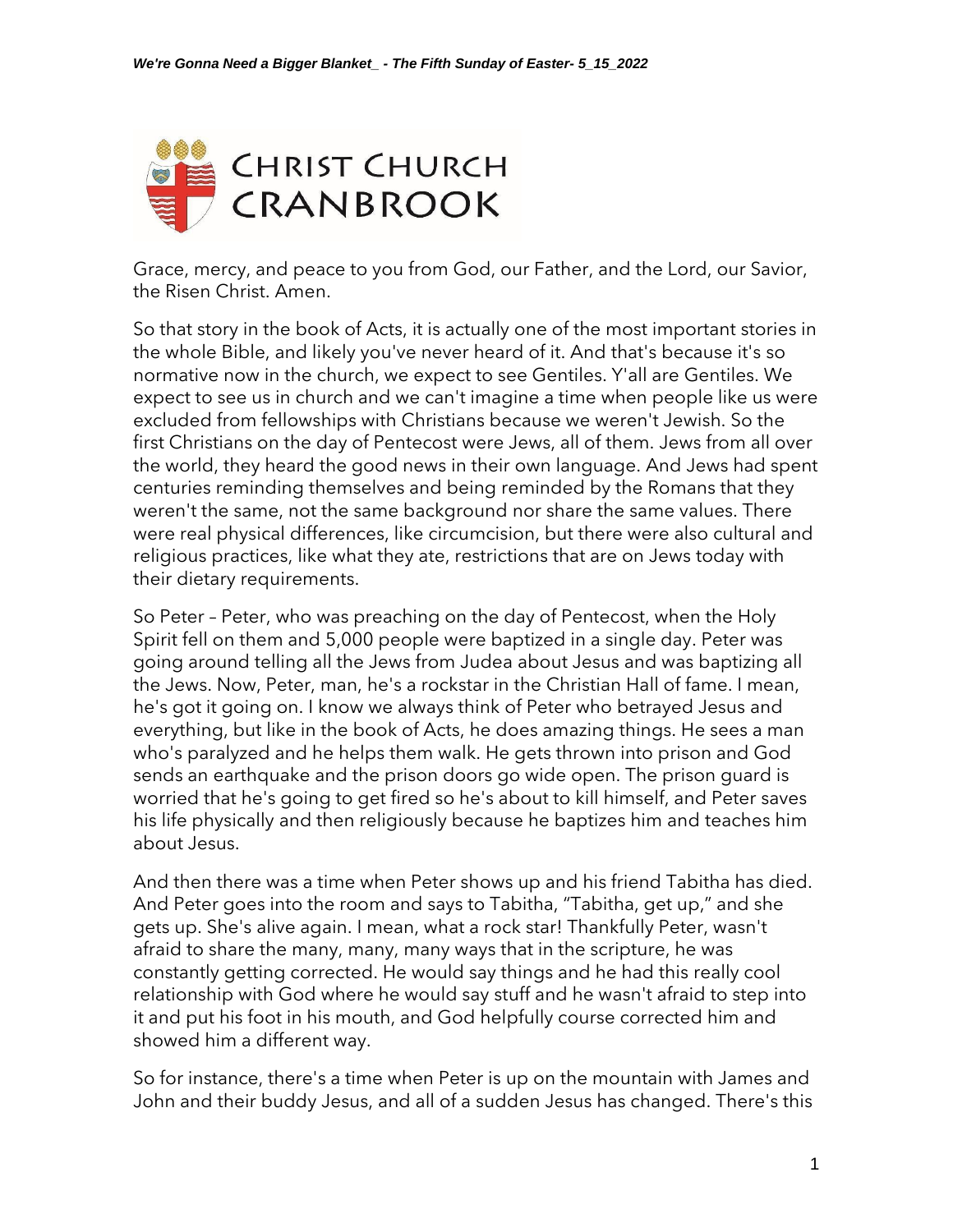light that's coming from Him. He's transfigured, he's dazzling. And then comes Moses and Elijah, two rockstars from Judaism, and they've been dead for centuries, and they're all standing and talking. And what I would do if I saw this is I'd just sit my butt down and listen to all of them, right? But Peter, no, he's like, oh, let's make some tents and let's put each one of you in – I mean, to this day, people are like, what was he thinking? But then God helpfully course corrects him. And there's a voice that comes from the sky and says, don't make anything. This is My Son, listen to Him.

Or that time when Jesus tells all the disciples that He's going to wash their feet and teach them a new commandment: love one another as I am loving you. And Peter says, no, you're not touching my feet and Jesus has to help him along and say, you know what, actually, I do need to wash your feet, otherwise you're not going to understand what this kingdom thing is all about. So then Peter of course overreacts. And he says, oh my gosh, not my feet, my hands also, my head, my whole body. And Jesus says, no, just the feet is fine. That's all we need to do in order to show you what is happening in this new way of being.

So when Peter is in Joppa, which is this gorgeous seaside town, it's this beautiful city, none of us should be surprised that Peter is once again course-corrected by God. But this change, it's major. This changes everything. So he's visiting his buddy Simon the tanner, and this guy has this really swanky beach house and it's got a veranda. And so Peter's out there sunning himself, listening to the sea. And you know, sometimes that sea air can make you kind of hungry and he realized he's kind of famished. And all of a sudden, he sees this vision of this sheet that comes down and on it are all kinds of animals and reptiles and birds. And it's like a picnic from the sky.

Now, I would consider it scrumptious, but Peter saw everything on it and knew that his dietary following of his faith didn't allow him to eat anything on the picnic blanket. Scripture actually said to him, don't eat anything that's on that blanket. But this picnic blanket comes with an invitation, says to Peter, get up, go kill, and eat. And Peter says, no, no, I'm not going to do that. I know I'm not supposed to eat anything forbidden. And then comes what should be one of the most important verses for all Christians that is in the Bible. A voice says, what God has made clean let no one call unclean.

And even though this is a metaphor, Peter understands what God is saying. The former ways that we all know are no longer God's ways. The Gentiles, they used to be out, now they're in. And here's what I learned from this. God keeps cleaning. God keeps course correcting and like Peter, we're going to get it wrong. We're going to continue to say, wait, wait, wait. I thought this wasn't supposed to happen. I thought we weren't supposed to do this. And like Peter,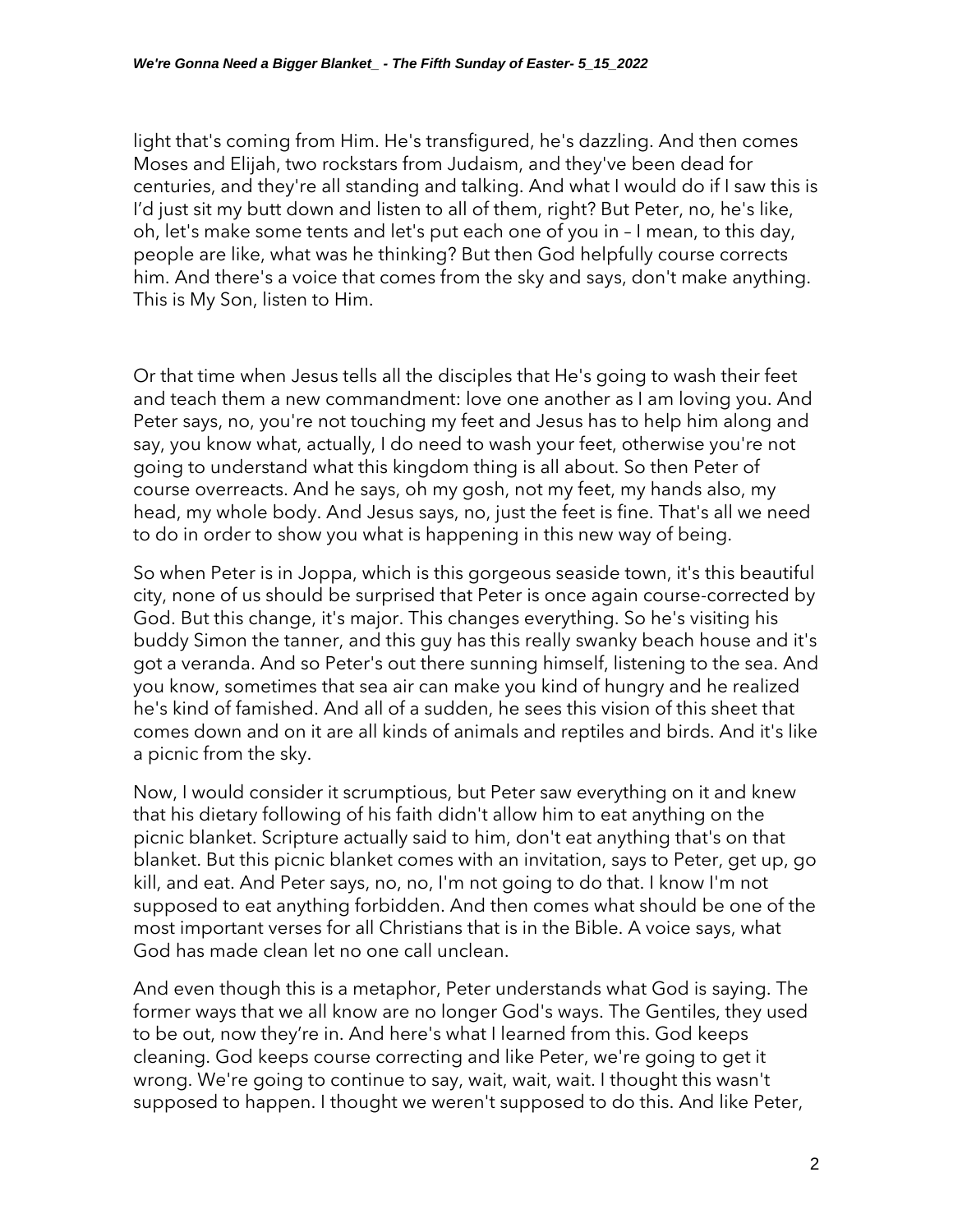we're going to believe we're right. But God likes to remind us over and over again, that when that picnic blanket comes down in front of us, don't be surprised about what's on it or who's on it. There are so many things that we need to change about ourselves so that we can do what God is doing when God invites people to the picnic.

Allow me to illustrate. I have for you a picnic blanket. This is an actual picnic blanket. This is a blanket that I grew up on using when we went to picnics. I don't know why it's so big. I think my parents wanted us to be far away from other picnickers. So here's my picnic blanket, and God has invited me to the picnic. This is a late picnic. I think I need someone to join me. I need someone who I like, who's like me, who gets me, who I feel an affinity to. I know, Kellie Herdade, can you come forward?

Now, you all may not know this but Kellie and I are Lutherans. We are Lutherans among you Episcopalians. That's why we belong on the blanket because God invited the Lutherans to the picnic. God invited the Lutherans to the picnic and it's fine with me. I don't need anyone else at my picnic.

Kellie: Manisha.

Pastor Manisha: Yes?

Kellie: God invited everyone. Could we just get a few more?

Pastor Manisha: Okay. All right. Let me think. Let me think. You know what? Something really interesting happened. God was helping course-correcting the church and God began to invite women to the picnic.

Kellie: Women. All women.

Pastor Manisha: Can we have some women come forward and join us?

Kellie: Come on up here.

Pastor Manisha: Who has the spirit filling them that they can come forward to the picnic? All right. We got some women. Now we've got a picnic. Women know how to have fun. Women have a great time. Okay. There we go. The picnic's good. Yeah? Are we good, Kellie? Excellent. Excellent.

Kellie: Look at these beautiful little girls. Come on up.

Pastor Manisha: Here ends the picnic. We're good. Yeah, we're good?

Kellie: No.

Pastor Manisha: No?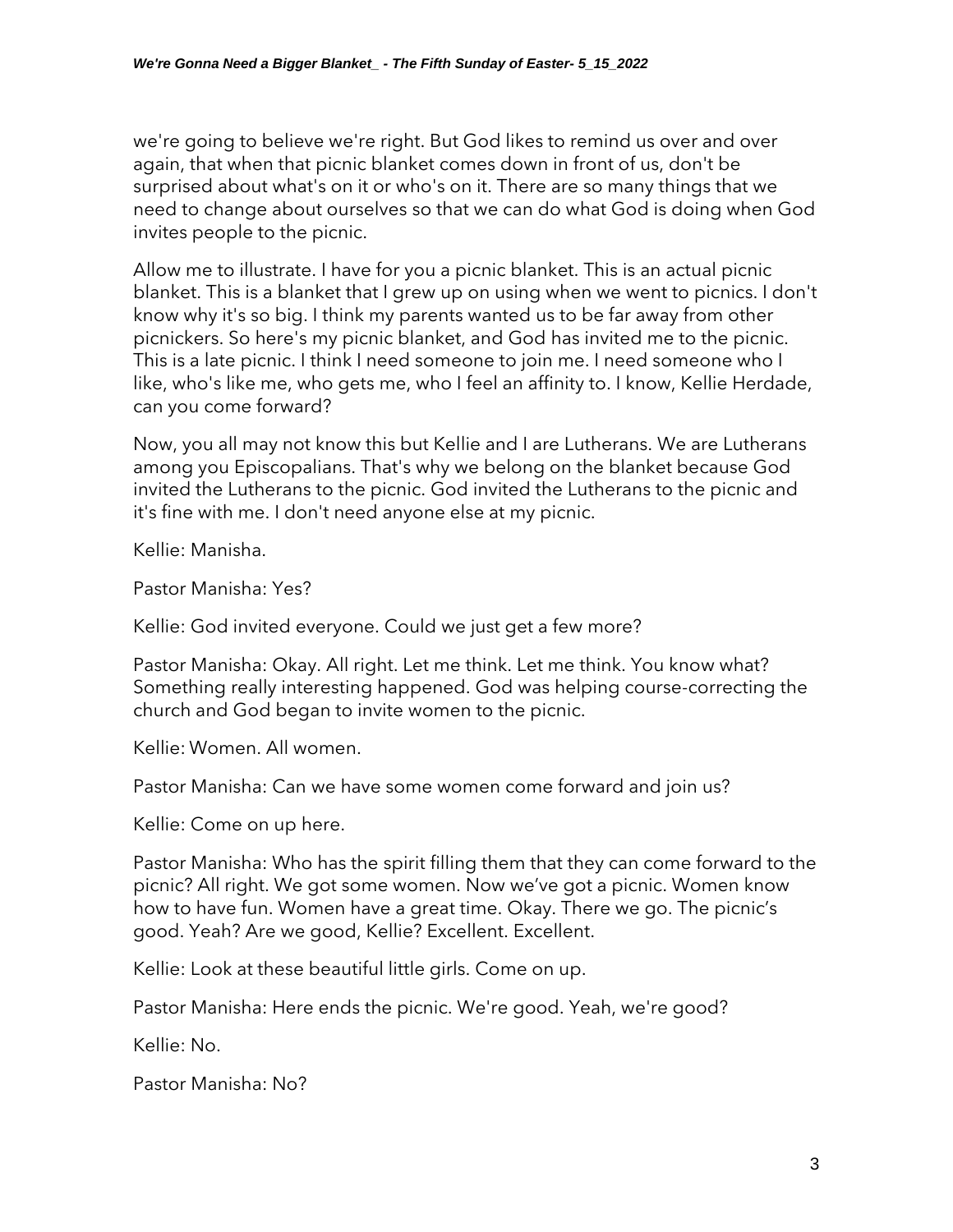Kellie: Manisha.

Pastor Manisha: Yes?

Kellie: God said everyone.

Pastor Manisha: Oh my gosh, Kellie.

Kellie: We have some more room on the blanket.

Pastor Manisha: Okay. Okay. There's this really cool thing that happened in the church that I'm so freaking proud of about the church. For so long, they used to say that people who are gay and lesbian and bisexual and transgender and queer and anything else, were not invited on the blanket. Bring them up. You have been invited. God has invited you to the blanket. Come!

Kellie: You are in that community. You are ours. Come on! We want you on the blanket. Yes.

Pastor Manisha: Yay! Yay! This is so exciting. Kellie, our blanket is getting small. We're just going to extend this blanket, pretend like it's all the way back there. Okay. That's enough. This is big enough, no?

Kellie: I think there are some more people.

Pastor Manisha: So here's the problem. Sometimes with some churches they don't like children.

Kellie: No, they don't.

Pastor Manisha: Yeah. Okay. All right.

Kellie: I'm so glad I'm here.

Pastor Manisha: This church loves children. We'd like to invite children to the picnic. Anyone children or child.

Kellie: Jesus said all the little children should come to me. Every single one of you, come on up. Even big kids. Big kids. Front row, come on. Let's see. Can we fit them on the blanket? Come on.

Pastor Manisha: Children and youth. We love our youth. My gosh.

Kellie: Teenagers are the best of the best, aren't they?

Pastor Manisha: I know, they're amazing. They're all taller than me. What do you think? Okay. I got one. I got a group who's not invited to the picnic. Ready? White heterosexual males. Y'all have too much power. No, no, no. Not invited to my picnic. Too much power.